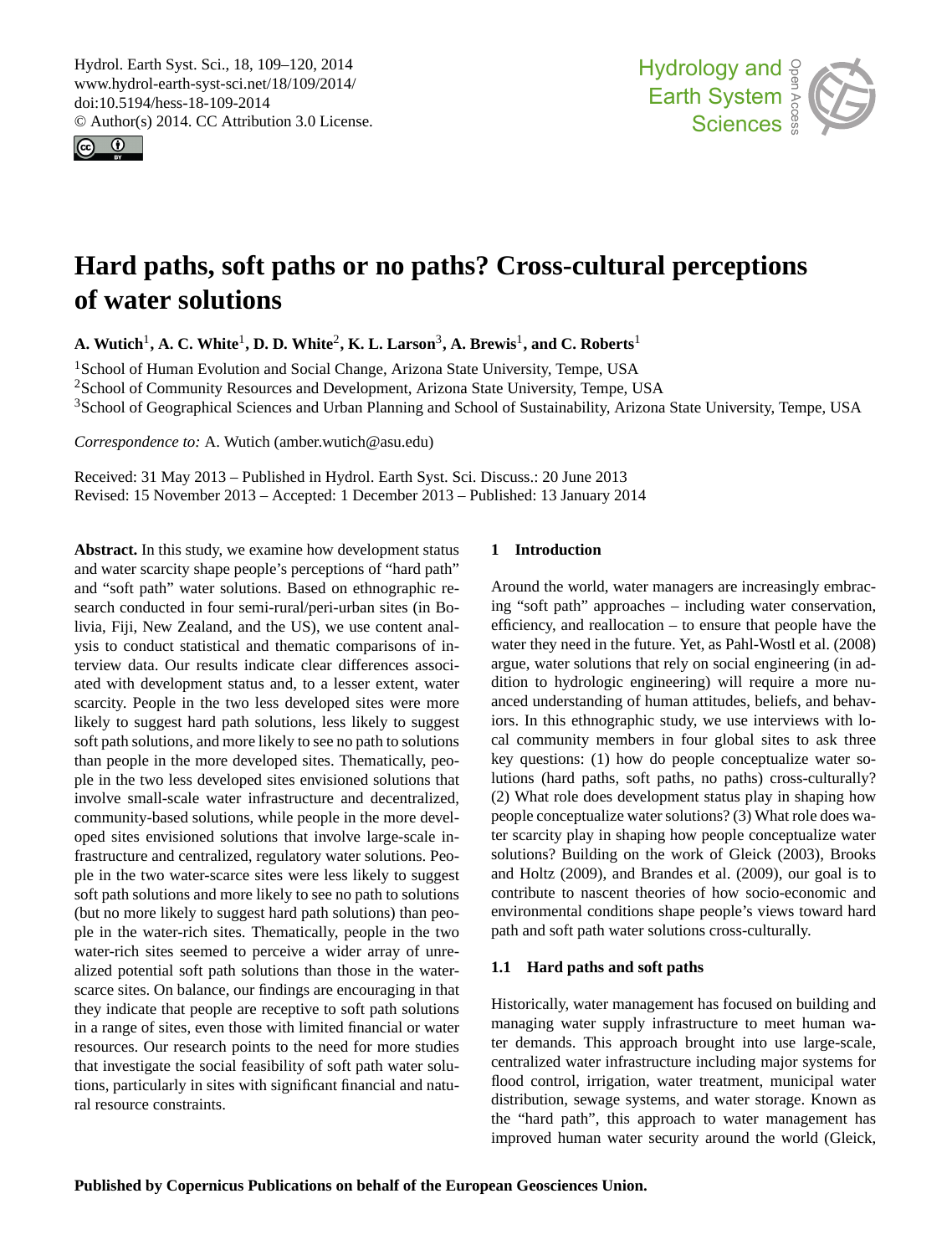2002, 2003). Yet the overallocation of freshwater resources – and diminishing capacity of the hard path approach to solve emerging water problems – led water managers to seek new approaches. Brooks (1993) and Gleick (1998) proposed a shift from approaches that emphasize finding new water supplies to those that manage water demand and scarce resources more effectively. This has come to be known as the "soft path". Soft path solutions, which focus on reforming institutions (such as water policies and regulations), improving water-efficient technologies, and managing agricultural and residential water usage, can address the threat of future water scarcity when hard path approaches have not (Gleick, 2002).

While water managers' receptiveness to soft path solutions has been well-documented (e.g., Brown et al., 2009; Ahmed, 2009; Jacobs and Turton, 2009; Brooks, 2009c; Wade, 2012), less research has investigated popular views of these water management strategies. Yet many soft path solutions rely on public awareness, participation, and behavior change (Jordaan et al., 2009). Soft path solutions have long emphasized the importance of public participation in decision-making. To increase the likelihood that soft path solutions will be successful, it is important to understand what factors shape their public acceptability (Pahl-Wostl et al., 2008; Larson et al., 2009). Brooks (2009a, b) has proposed that two key factors might shape receptiveness to soft path solutions cross-nationally: development status and water scarcity.

# **1.2 Development status**

Development status is a complex concept that encompasses national wealth, government debt, institutional fragility, and health and education status (World Bank, 2013a). Critics of the development concept highlight its tendency to aggregate inappropriately highly diverse countries and obfuscate the roles of colonization and exploitation in creating contemporary poverty (Shakow and Irwin, 2002). While we agree with this critique, we argue that development status continues to be a useful analytic construct because it allows us to explore how national histories of colonization, inequitable global power structures, and stymied economic growth impact the lived experiences of citizens across diverse contexts.

In the water realm, more and less developed countries can differ drastically in terms of built infrastructure, technological complexity, economic dependence on water, and individual water allotments. Because more developed countries often have geographically extensive and technologically advanced infrastructure, Brooks (2009a, p. 207) proposed that these countries might be more receptive to soft path solutions. Examples of such successes include the implementation of market mechanisms to reshape water consumption in Australia (Bjornland and Kuehne, 2009) and cost recovery for water services in the member nations of the European Union (Klawitter, 2009). In comparison, less developed countries face significant water challenges, such as large populations who lack stable access to safe water sources, which might be addressed by major investments in hard path infrastructure. As a result, less developed countries might be seen as more receptive to hard path solutions (Brooks, 2009b, p. 229). Yet, development aid to expand water infrastructure is declining globally – and the smallest share goes to the neediest countries (Gleick, 2003). As an alternative to hard path solutions, soft paths might be considered an important part of the toolkit that people already use to address water problems in developing countries (e.g., Brooks, 2009b). For instance, residents of less developed countries often have strong community governance institutions, hands-on experience managing water at the community level, and local ecological knowledge of water systems (Ostrom, 1990; Berkes et al., 2000). If so, residents of such countries might be more receptive toward soft path solutions – and more capacitated to execute them successfully – than many currently assume.

A major goal of this study is to determine if respondents in more developed sites deem soft path solutions more feasible or desirable than in less developed sites. Specifically, we hypothesize that: (1) respondents from more developed sites are more likely to suggest soft path solutions, (2) respondents from less developed sites are more likely to suggest hard path solutions, and (3) respondents from less developed sites are more likely to suggest no paths to solutions. Additionally, we propose to explore whether or not the quality or type of soft path solutions proposed differs depending on development status.

# **1.3 Water scarcity**

Water scarcity is a multifaceted concept, which may include physical scarcity, economic scarcity, and unmet ecological needs, among other dimensions (Seckler et al., 1999; Rijsberman, 2006). Here we concentrate on two dimensions of water scarcity: physical and economic. When water is physically scarce, a country or region does not have enough water to meet its population's water needs. When water is economically scarce, a country or region has enough water but lacks the infrastructure to physically distribute it to meet the population's water needs. Both forms of water scarcity could potentially affect the acceptability of hard and soft path solutions.

Brooks (2009a, b) speculated on the ways in which water scarcity might facilitate or impede the success of soft path solutions. In cases where water availability is adequate but declining, Brooks (2009a, p. 207) suggests that water scarcity might facilitate public acceptance of soft path solutions. In the water-rich northeastern US, for instance, conservation-oriented water rates were implemented to address urban water demand during a drought. The new water rates improved efficiency in socially equitable ways that also improved ecosystem function (Smith and Wang, 2007). In cases where water availability is inadequate, Brooks (2009b,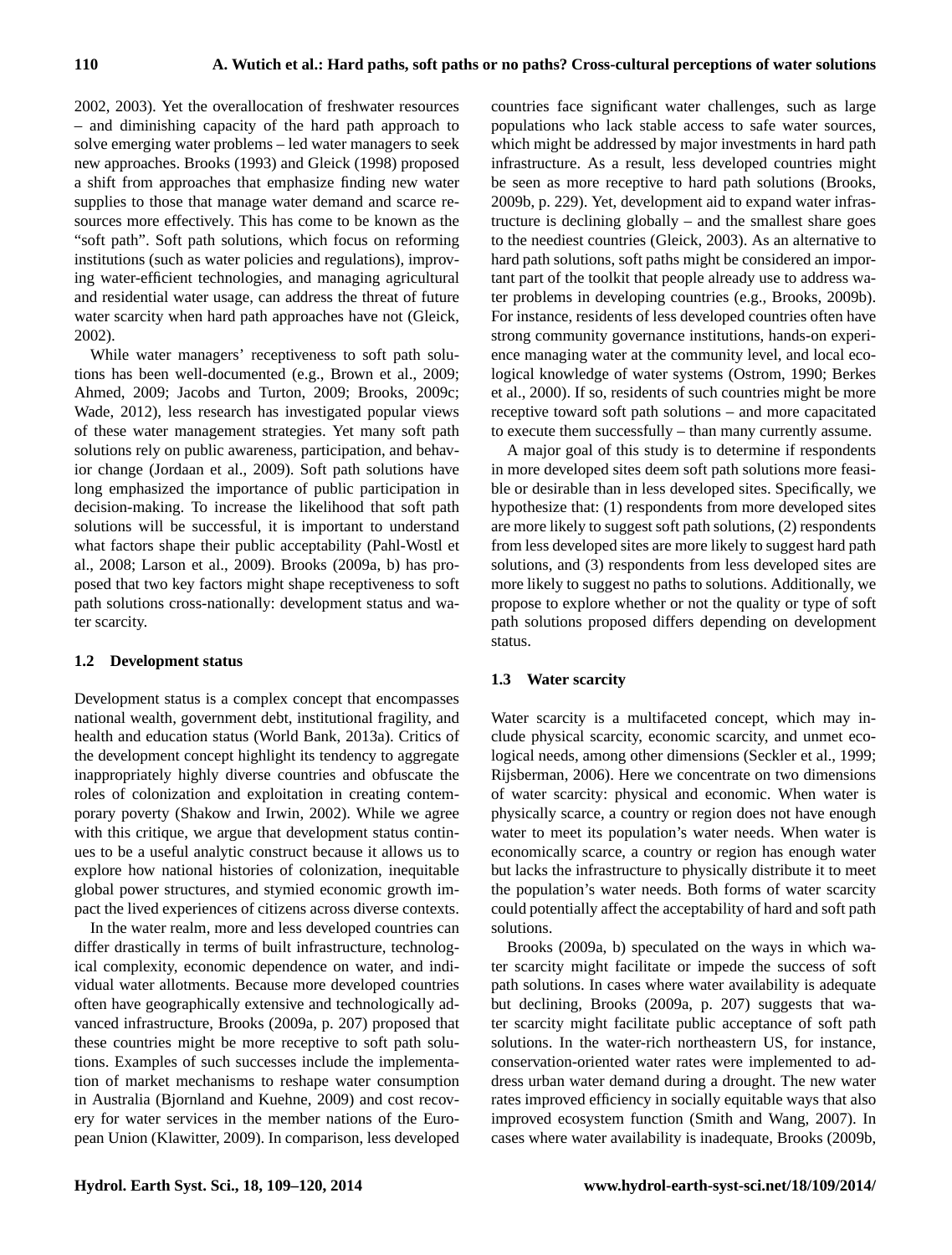p. 229) suggests that the need to find new sources and extend water delivery infrastructure might make hard path solutions more desirable than soft path solutions. Yet some proponents of soft path solutions argue that they can help solve water problems in regions facing physical water scarcity, economic water scarcity, or both. Water experts, for instance, see a role for soft path solutions in water-scarce sites in India (Ahmed, 2009), South Africa (Jacobs and Turton, 2009), the western US (Gober and Kirkwood, 2010), the Middle East (Brooks, 2009c) and Latin America (Wade, 2012). It remains to be seen if people on the ground share the experts' vision for reforming their water systems.

Following Brooks, a primary goal of this study is to determine if respondents in water-rich sites deem soft path solutions more feasible or desirable than water-scarce sites. Specifically, we hypothesize that: (1) respondents from water-rich sites are more likely to suggest soft path solutions, (2) respondents from water-scarce sites are more likely to suggest hard path solutions, and (3) respondents from waterscarce sites are more likely to suggest no paths to solutions. Additionally, we explore whether or not the quality or type of soft path solutions proposed differs depending on local water availability.

### **2 Case selection**

For this research, we selected community sites in four countries to facilitate comparisons related to the key dimensions of development status and water scarcity. We chose the four cases based on theoretical replication (Yin, 2009), which enables us to compare between cases with high and low development and water scarcity. We selected: a site in *Bolivia* to represent an economically developing, water-scarce setting; a site in *Fiji* to represent an economically developing, water-rich setting; a site in *New Zealand* to represent an economically developed, water-rich setting; and a site in the *US* to represent an economically developed, water-scarce setting. To enhance cross-site comparability, we conducted interviews in each site with residents of a semi-rural or periurban community. Each of the focal sites has a patchwork of water delivery infrastructure including a publicly administered water system, groundwater wells, and/or surface water collection. In each locale, there is controversy over the nature of past and planned institutional reforms, including the development or expansion of community water systems.

## **3 Methods**

## **3.1 Data collection**

The sampling strategy used in each site was purposive, as is typical in qualitative research (Bernard and Ryan, 2010). The sample was designed to capture only local residents, as they are likely to share environmentally relevant local cultural and institutional knowledge. Current guidelines for qualitative research establish that 12–20 participants are needed to identify core themes (Guest et al., 2006; Bernard and Ryan, 2010). We exceeded this minimum in each site to ensure that, in addition to identifying core themes, our sample was large enough to allow us to identify subthemes and periphery themes. We collected data with 135 respondents: 41 in Bolivia, 37 in Fiji, 27 in New Zealand, and 30 in the US.

The data collection was conducted through face-to-face interviews in each field site. Ethnographic experts (Wutich in the Bolivia and US sites, Brewis in the Fiji and New Zealand sites) oversaw the fieldwork, including interviewer training, participant recruitment, informed consent, data entry, and data quality checks. Interviews were conducted in the native language of participants (Spanish in Bolivia, English in New Zealand and the US, and English with Fijian translators, as needed, in Fiji). To enhance the comparability of responses, we used the same interview protocol and questions in each site. Survey translation and pre-testing were conducted to ensure the language equivalence of Spanish and English versions of the survey. We made minor changes to the protocols to ensure they were locally relevant and understandable (e.g., race and ethnicity categories were adopted from each country's national census questionnaire).

The interview protocol included questions on water institutions, water quality and availability, climate change, and basic respondent demographics. The section that produced the data we analyze here contained three open-ended questions. First, we elicited from each respondent a list of all of the local sources of water in their community. This yielded water sources such as "rainwater", "the Salt River", and a "borehole". Next, we asked respondents to name the threats to each water source. This question yielded responses such as "drought", "disease", "contamination", and "breakage in equipment". Finally, we asked respondents to name solutions or things that could be done to address threats to each of the water sources they named. This question yielded responses such as "build a nice tank" and "advertise water conservation". All probing was non-specific and non-directive (e.g., "Can you think of anything else?"). Interviewers recorded responses verbatim. These verbatim responses are the primary data that were analyzed in this study.

#### **3.2 Data analysis**

We analyzed our data using a content analysis approach (Krippendorf, 2012). We began our analysis by identifying key concepts from the literature on water solutions (i.e., hard paths and soft paths). After a preliminary analysis of the data, we introduced one additional code: "no paths". Based on our own inductive analysis of the hard path and soft path themes, we found that this third code – while only implicit in the literature on soft paths – was needed to capture an important stream of variability in the data.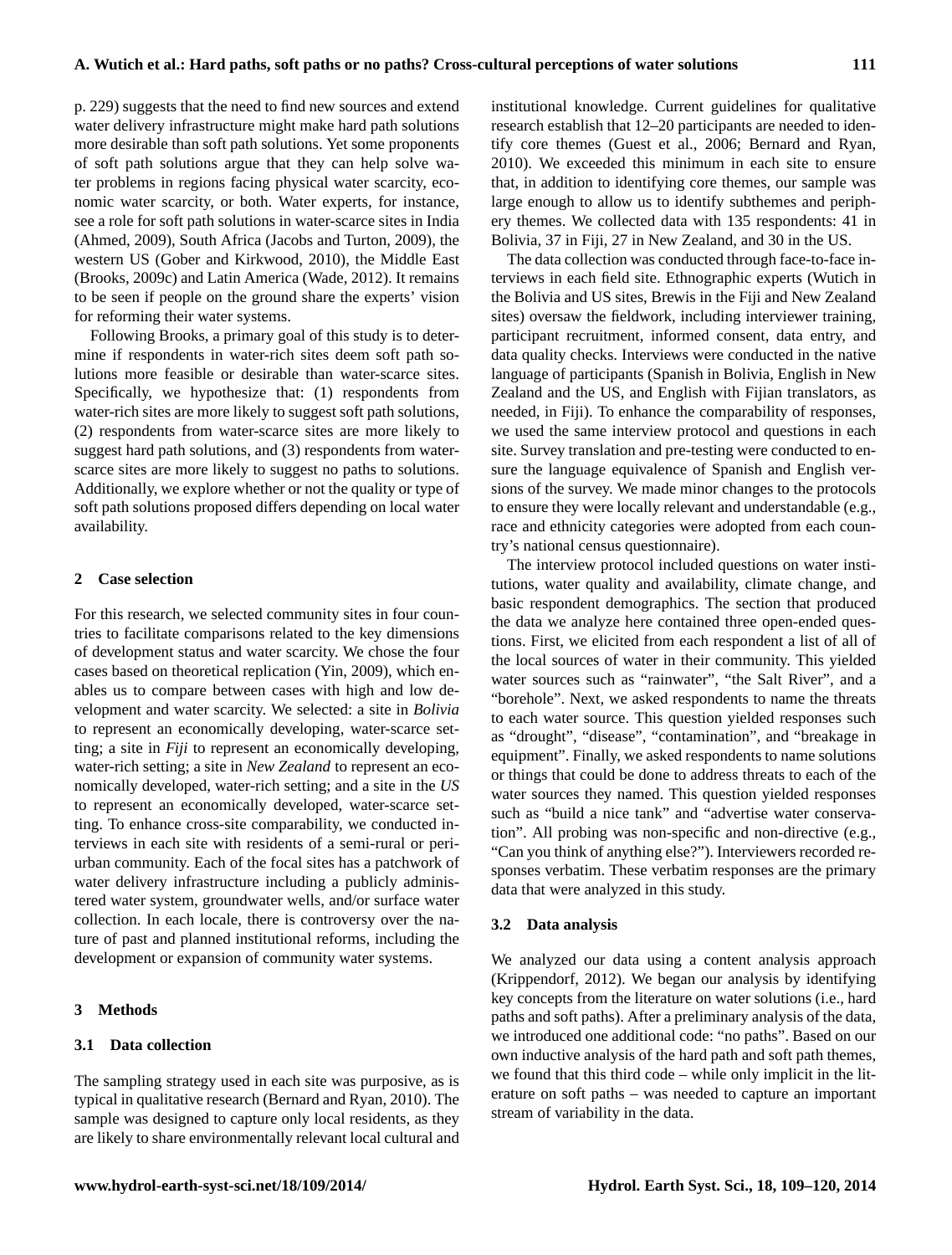|                                        | Cochabamba, Bolivia                    | Viti Levu, Fiji                        | PioPio, New Zealand                      | Phoenix, US                              |
|----------------------------------------|----------------------------------------|----------------------------------------|------------------------------------------|------------------------------------------|
| National GDP per capita <sup>1a</sup>  | \$2575                                 | \$4438                                 | \$37749                                  | \$49965                                  |
| National poverty rate (%)              | $50^{2a}$                              | $31^{2b}$                              | $15^3$                                   | $15^{2a}$                                |
| National life expectancy <sup>1b</sup> | 66.6                                   | 69.6                                   | 80.9                                     | 78.6                                     |
| Constitution established               | 1826                                   | 1970                                   | 1852                                     | 1789                                     |
| National government <sup>2</sup>       | Republic                               | Republic                               | Parliamentary democracy                  | Federal republic                         |
| Research site rurality <sup>5</sup>    | Peri-urban                             | Semi-rural                             | Semi-rural                               | Peri-urban                               |
| Regional water scarcity <sup>4</sup>   | Economic                               | None                                   | None                                     | Physical                                 |
| Local water governance <sup>5</sup>    | Highly democratic<br>and participatory | Highly democratic<br>and participatory | Democratic, largely<br>non-participatory | Democratic, largely<br>non-participatory |
| Recent water conflicts <sup>5</sup>    | Development protests                   | Industrial tax dispute                 | Legislative disputes                     | Legislative disputes                     |

**Table 1.** Study site characteristics.

<sup>1</sup> Data from World Bank World Development Indicators (2013b): <sup>1a</sup> indicates 2012 data, <sup>1b</sup> indicates 2011 data. <sup>2</sup> Data from CIA (2013): <sup>2a</sup> indicates 2010 data, <sup>2b</sup> indicates 2009 data.<sup>3</sup> Data from the New Zealand Parliament (2013). <sup>4</sup> Data from IMWI (2007). <sup>5</sup> Classification based on long-term ethnographic data.

We then created code definitions designed to allow us to classify free-flowing text into theoretically relevant categories in a valid and reliable fashion (Bernard and Ryan, 2010). Our codes included a basic definition, inclusion and exclusion criteria, and typical and atypical exemplars from each site (MacQueen et al., 1998). We pre-tested and revised codes, and tested inter-rater agreement using Cohen's kappa (Cohen, 1960). For the three codes, inter-rater agreement was very good or better  $(k > .75)$  in all cases: for hard paths,  $\kappa = .76$ ; for soft paths,  $\kappa = .79$ ; for no paths,  $\kappa = .80$ .

Coding units were defined as any distinct solution identified by a respondent. In total, we coded 630 statements about water solutions. Codes were mutually exclusive, meaning that each statement could be coded: [hard path OR soft path OR no path]. If a threat or solution could not be classified within these categories (e.g., it was too vague), it was excluded from the analysis. In addition to the thematic coding, we also coded the data to indicate whether the respondent resides in (1) a more or less economically developed country (based on World Bank, 2013a) and (2) a site that is or is not water-scarce (based on IWMI, 2007, p. 11).

We then analyzed the coded data for site-specific themes and cross-site trends. First, we grouped coded statements by site to facilitate the identification of site-specific themes dealing with hard paths, soft paths, and no paths. Site-specific themes were identified by a primary and secondary coder to ensure reliability. In the results, we discuss core themes (broad themes present in many narratives), subthemes (distinct threads of meaning within core themes), and periphery themes (mentioned by small clusters of respondents).

Second, we examined the coded results to identify crosssite trends related to development status. We conducted chisquared tests for independence to test our hypotheses regarding development status and paths to water solutions. To explore how the type of solutions proposed differs depending on development status, we conducted qualitative comparisons to identify differences in the presence, strength, or meaning of themes related to hard, soft, and no paths across the two conditions.

Third, we examined the coded results to identify cross-site trends related to water scarcity. We conducted chi-squared tests for independence to test our hypotheses regarding water scarcity and paths to water solutions. To explore how the type of proposed solutions differs depending on water scarcity, we conducted qualitative comparisons to identify differences in the presence, strength, or meaning of themes related to hard, soft, and no paths across the two conditions.

## **4 Results**

#### **4.1 Hard, soft, and no paths: site-specific themes**

#### **4.1.1 Bolivia site**

In Bolivia, we collected data with residents of peri-urban squatter settlements in the semi-arid city of Cochabamba. Cochabamba is known to many as the site of the "Water War of 2000" over privatization. After the municipality regained control of the water system, many of Cochabamba's old problems persisted. Today, squatter settlements in Cochabamba largely lack stable access to municipal water. During the brief wet season, squatters collect rain and river water. Some squatter settlements own and operate small-scale water systems, but output is minimal due to low rainfall and inaccessible groundwater. Most squatters purchase higher-priced, lower-quality water from privately owned tanker trucks. Poverty, water scarcity, hunger resulting from water scarcity, and waterborne disease are common in these communities.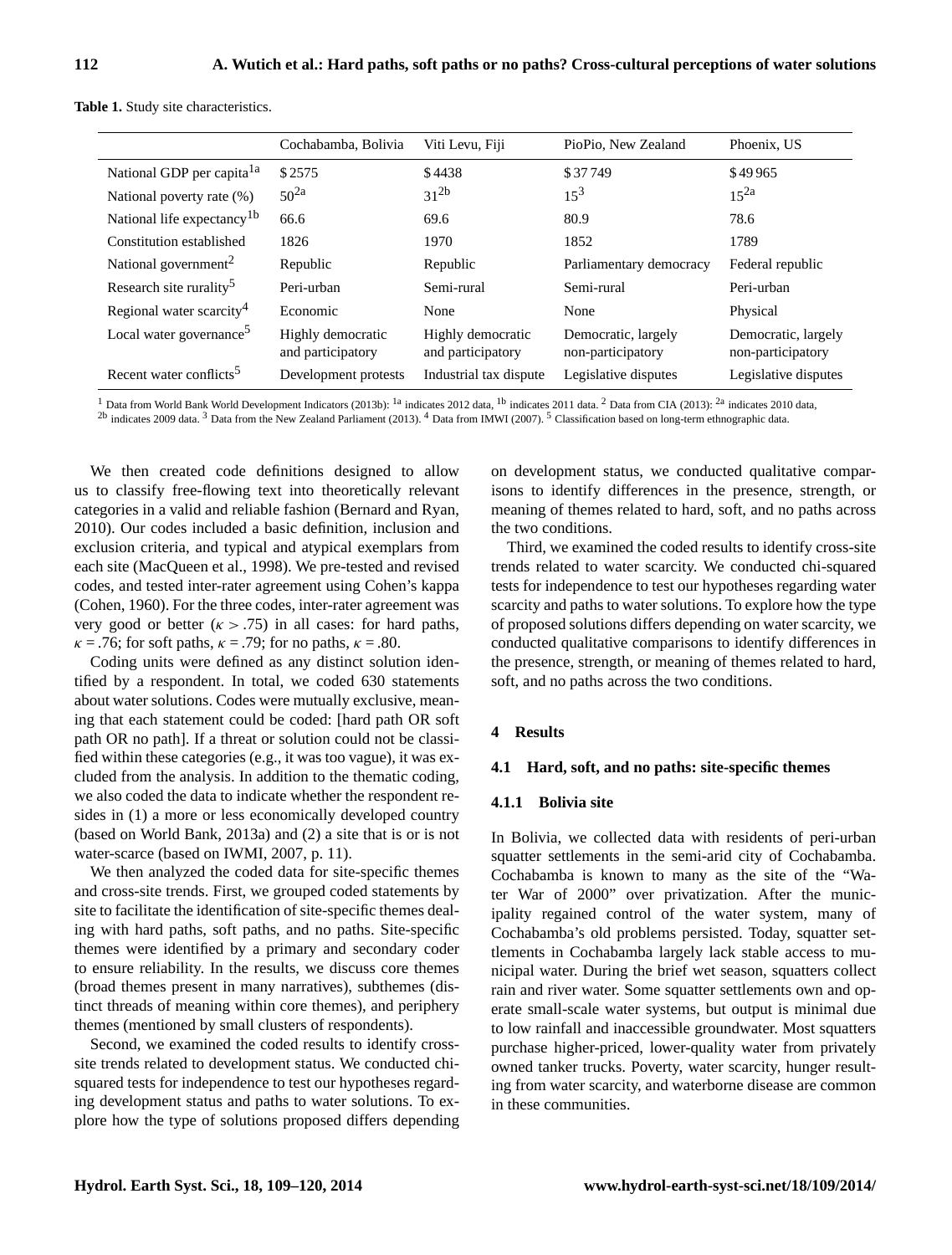Many of the Bolivian respondents pointed to hard path solutions for a various water problems, including: too little water, inadequate infrastructure, and dirty or contaminated water. The most common core theme was the need to build better water delivery infrastructure. One subtheme dealt with the need to build tanks to store water. People said, for example, "make a tank" and "we should make a tank". A second subtheme was building water distribution infrastructure. Examples of such comments were, "put in tubes", "make pipelines", "build canals", and "put in taps". A third subtheme dealt with building wells. People stated, for instance, "dig a well" and "make a well with construction workers and cement". A final subtheme was infrastructure to protect water from sources perceived to be pure, such as springs. For instance, respondents wanted to "cover the source very well" and "build a little house to protect springs".

Soft paths were primarily conceptualized in the Bolivia site as helpful for improving water quality. The most common theme emphasized the importance of restricting dumping and littering. People said, for instance, "don't contaminate", "don't dump chemicals", and "keep animals out". A few also mentioned the need to "have people whose job it is to protect the water". One subtheme addressed the need to safeguard water sources and infrastructure from disease, insects, animals, and other contaminants. Respondents suggested, for example, "cleaning tanks" and "cleaning wells". Another subtheme discussed the need to purify water that had been contaminated. Common suggestions included "boil water", "let the water settle", and "add something – like chlorine – so that it's not so dirty". A peripheral theme mentioned by some was the need to shift water uses to utilize existing sources more effectively. One example of this was to use river water "only for irrigation; it's unfit for washing". Another was the suggestion to "wash away from the river, in a large tub, and dispose of their water away from the river" to avoid contaminating river water.

A large number of respondents in the Bolivia site indicated that there was no path to protect water sources. Many people noted that rivers are "dirty", "contaminated", and "people throw in garbage" and "[dead] dogs". In answer to the question what can be done to address this contamination, however, many responded, "we can't do anything". Regarding the threats of flooding and drought, too, many people said, "there is nothing we can do" and "we just have to endure it". People gave similarly discouraging answers regarding threats posed by drought, pollution and microbial disease. These answers reflected the seriousness of problems and dearth of solutions in a less developed and water-scarce site like this one.

### **4.1.2 Fiji site**

In Fiji, we interviewed residents of a semi-rural indigenous village on the south coast of the main island of Viti Levu. Water is generally abundant and available via springs, streams, rivers, and rainfall. In the past, failed development projects had left the community embittered and without adequate water infrastructure. Today, the village owns and administers its own small water system. With international aid, the village recently upgraded its infrastructure to improve water supply (e.g., new pipes, tanks, and residential connections) and sanitation (e.g., wastewater treatment). Water quality and waterborne disease remain serious problems.

People in the Fiji site suggested hard path solutions to water quality issues including pollution, dead animals, insects, brackish water, and waterborne disease. The common core theme was the need for infrastructure construction, expansion, or updates. One subtheme dealt with the need for more water infrastructure development generally. People said, for example, "build a proper system", "upgrade the water system", and add more "water projects". A second subtheme was the need for improved water tanks. People said, for instance, "build proper tanks", "build a nice tank or container", and "store water in water tanks". A third subtheme dealt with building water purification infrastructure. An example of this theme is: "build a proper purifying system". A final subtheme was the need to improve or update existing infrastructure. Examples included "make a block around the well" and "make a filter on top of the tank". A peripheral concern was the "drying of the reservoir"; the hard path solution suggested was to "build more reservoirs".

Soft path solutions suggested in the Fiji site were also focused almost exclusively on addressing water quality problems. The most common theme among the soft path solutions was "boil water" or "boil water before drinking it", which was seen as the solution to a range of waterborne disease threats including "skin disease", "stomachache", and "diarrhea". Another very common theme addressed the need to change livestock farming practices to protect water sources from "animal waste" and "farming fertilizers." Subthemes included "fence the spring", "tie up animals away from the water", "build pig pens away from rivers", and "tell farmers not to use excessive fertilizers". A final core theme emphasized the need to "not pollute" and "stop dumping rubbish in the river". Two subthemes highlight different views on locally appropriate approaches to stop littering. The first subtheme reflects Fijian villagers' commitment to self-governance and decision-making through consent-building. In this subtheme, people said, for example, "talk to everyone", "educate people of the harm" in littering, "let them know not to abuse" the spring, and "ask the village" to address problems. The second subtheme addresses the need for more government regulation of environmentally harmful behaviors. Examples include: "government laws", a "law to fine people who burn rubbish", and "limit the number of industries".

Few people expressed the opinion that there was no path to solving water problems. When people did not specify a path, it was typically because they felt that a water source faced "no threats". Some exceptions were problems mentioned only once: people overexploiting groundwater, nearby housing contaminating river water, and the possibility the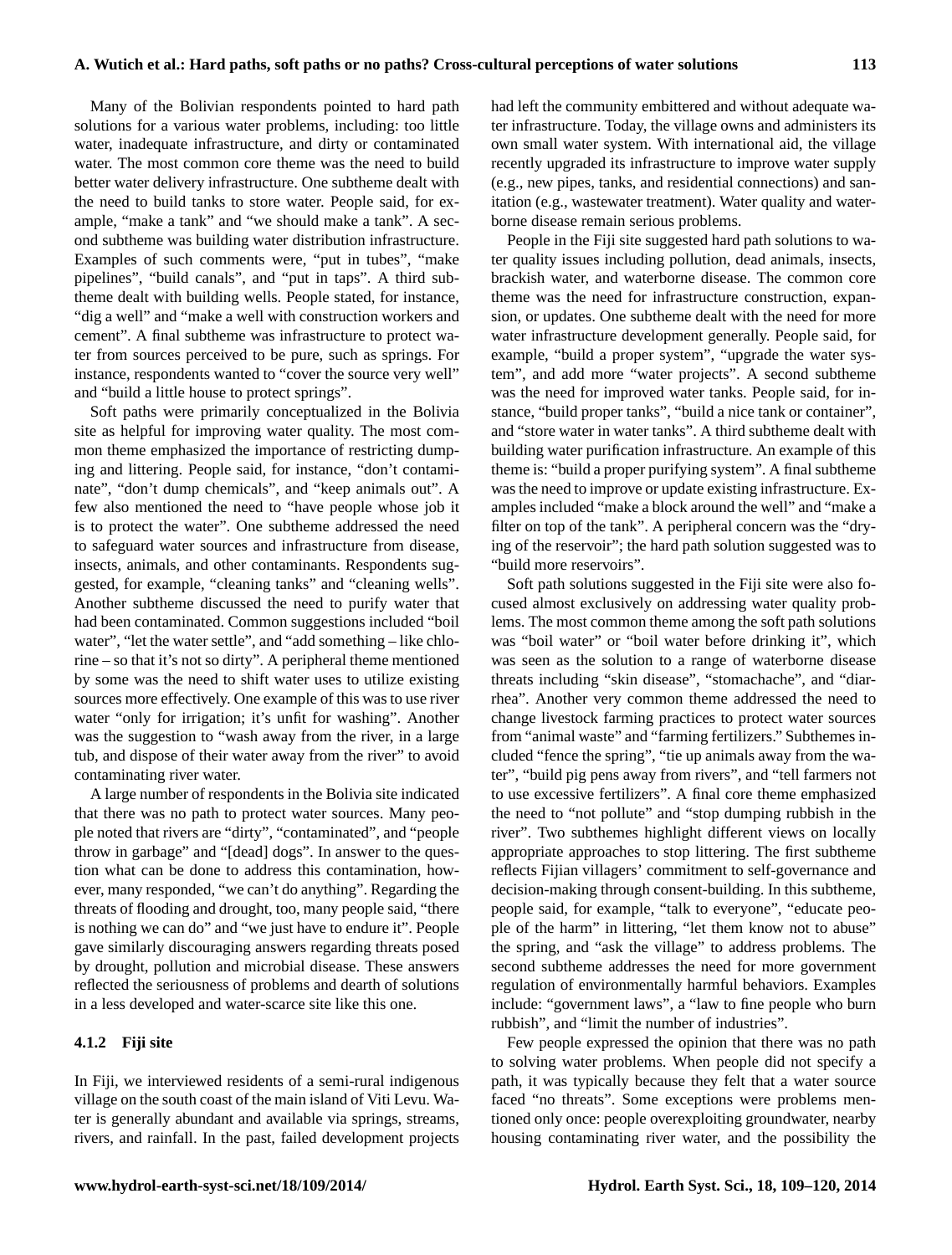desalinated ocean water might still be salty. In these few cases, people in the Fiji site were as likely to say "I don't know" how to solve a problem as they were to say "it can't be solved".

## **4.1.3 New Zealand site**

In New Zealand, we interviewed residents of PioPio, a semirural farming community in the west-central region of the North Island. Piopio residents are primarily sheep and cattle farmers, though there is a small town center where people are employed through shops, tourism, and other services. In Pio-Pio's town center, residents receive piped water service from a centralized public utility. In the farms located in the surrounding area, residents generally privately own and manage water from rainfall, local rivers, and springs. In New Zealand generally, water is abundant, water quality is excellent, and water access is currently universal – and expected to remain this way with adequate planning to address future challenges.

In the New Zealand site, only four respondents identified hard paths as a solution to water threats. Of those, the only clear theme to emerge was the need to build or improve dams to address natural disasters like flooding or earthquakes. The dearth of hard path solutions suggested by people in PioPio reflects the perceived adequacy of existing infrastructure.

In contrast, soft paths were preferred as solutions to a wide range of threats including giardia, invasive plants, effluent, pollution, drought, and climate change. The most salient theme was the need for more restrictions to safeguard water sources. One prominent subtheme dealt with regulation of farm runoff. Respondents suggested, for example, "strict control of fertilizer and chemicals", "restricting certain fertilizers", and "regulating farm capacity". Another major subtheme dealt with regulation of industrial and chemical pollution. For instance, respondents supported restrictions to make "more rules on chemical contamination", "increase pollution" fines", and do more "regulation of big companies". A final subtheme dealt with regulation of tourist behavior. Examples included the need for "more regulations of skiers" to protect mountain water and "restrict[ing] gas power recreation, such as boats" to protect lakes. Related peripheral themes were the need for more fencing and monitoring. Respondents recommended, for example, "fencing off springs" and "fencing off rivers". Some were in favor of "fencing to keep livestock out" and "fencing of stock exits". Respondents also recommended monitoring a range of risks including "monitoring usage for overuse" and "monitoring recreation" to protect lakes. Another core soft path theme was education. One subtheme called for public education campaigns, such as "public education on good river practices". A second subtheme called for increased awareness, such as making "locals more aware" of threats to town supply. Several people also pointed to the necessity of making tourists aware of risks like "rock snot", or *Didymosphenia geminata* (didymo), an invasive freshwater plant discovered in New Zealand in 2004. A final core theme, which was present in many of the above themes, was reducing global warming. Respondents suggested that soft path solutions like restrictions (e.g., "less use of oil burning") and education (e.g., "global warming awareness") would be effective in protecting water sources threatened by climate change.

Only two respondents identified a water threat that they perceived to have no path to resolution. In both cases, the threat was drought. One respondent said, "Nothing can be done", while another said the solution was to "pray". The very small number of respondents identifying no paths is a reflection of New Zealand's rich economic and water resources, and people's confidence that solutions can be found for most water threats.

## **4.1.4 US site**

In the US, we interviewed residents of Laveen, a peri-urban neighborhood in the desert city of Phoenix, Arizona. Recent studies indicate that water demand may eventually outstrip water supplies in Phoenix, particularly given the anticipated effects of climate change on water availability in the region (Gober and Kirkwood, 2010; Overpeck and Udall, 2010). One approach to obtain water for residential use is "agricultural retirement", or the transfer of farmers' water rights to residential users. Accordingly, lifestyles in historic farming communities like Laveen are changing radically. While some continue to farm and rely on wells drilled into their own land, Laveen is increasingly filled with suburban tract housing. To serve growing residential neighborhoods, Phoenix installed city water and sewage service for much of Laveen.

In the US site, people pointed to a handful of key hard path solutions for pressing water threats. One core theme was that, in order to protect water from the Colorado and Salt Rivers, there was a need to "build more dams" and "more reservoirs". Another theme suggested extending the Laveen sewage and stormwater systems (e.g., "a sewer line that we can connect to"). A third theme was filtration to address water contamination, including from "[garbage] dumps around town [that] leech things into the ground". Respondents suggested, for example, building "water treatment plants" and using "nanofiltering" and "reverse osmosis". A periphery theme suggested water managers should "route water underground to prevent evaporation" along the 336 mile (541 km) canal that connects the Colorado River to metropolitan Phoenix.

Respondents in the US site identified a number of soft path solutions to water threats. One of the largest core themes was regulation and restriction. One subtheme was rationing water use. Examples of this theme were: "ration water" and "limit human use". A related subtheme suggested limiting population growth to decrease water consumption. For example, one person said "quit building houses", while another suggested "limit the number of people who move here". A third subtheme dealt with putting "restrictions on abusive use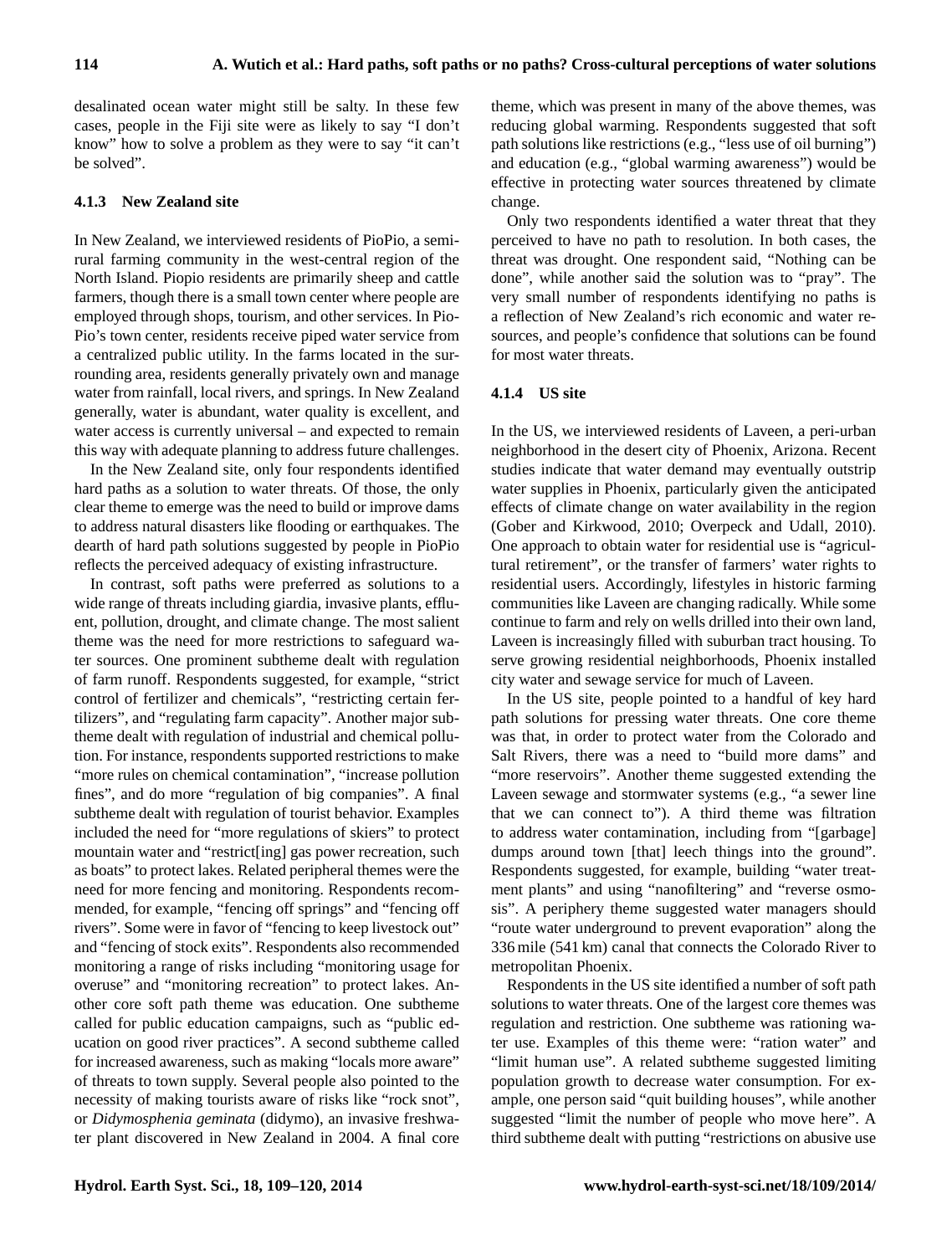of water". Examples of this were "limit swimming pools" and "golf courses shouldn't be watered". A final subtheme suggested regulating chemical use and limiting dumping. Examples included: "more strict rules about dumping chemicals" and "enforce environmental laws that we have". A second core theme was increased oversight and monitoring. People commented on the need for "broad-based oversight" to "monitor development", "monitor runoff", and "always be testing" water quality. A third core theme dealt with more voluntary measures, most often "conservation". A related subtheme was voluntary measures to limit pollution. This included measures such as "use earth-friendly chemicals" and do "not throw trash in the rivers". A final core theme addressed a range of alternative energy measures to slow fossilfuel pollution and climate change. Examples were: "clean coal" and "change energy usage". Education emerged only as a periphery theme, mentioned by two respondents, who indicated a need for "public information" and "water warnings".

Only three people in the US site felt that there was no path to addressing water threats. Two identified drought and a third identified bacteria as threats to water supply. In all three cases, they suggested that the only solution was to let nature take its course. One specifically named "mother nature". Another said, for instance, that a "couple of more high rainfall years" were needed.

## **4.2 Development status and water scarcity: cross-site comparisons**

In this section, we compare views on hard paths soft paths, and no paths on two key conditions: development status and water scarcity.

#### **4.2.1 Development status**

Respondents from less developed sites were significantly more likely than those from more developed sites to suggest hard path solutions ( $\chi^2$  = 5.18,  $p$  = .02,  $\phi$  = .22). Beyond these quantitative differences, there were important qualitative differences across sites. Thematically, the hard path solutions suggested in less developed sites were more diverse – and dealt with a much wider range of problems – than in the more developed sites. In more developed sites, hard path solutions concentrated primarily on building more dams and reservoirs to safeguard against risks such as overpopulation and natural disasters. In contrast, respondents in less developed sites envisioned a wide range of water projects that were needed, including infrastructure for water storage (e.g., "build tanks") and treatment (e.g., "make a filter on top of the tank"). Additionally, it is noteworthy that the infrastructural projects proposed by respondents in the less developed sites tended to be at a much smaller scale (e.g., "put in tubes" or a "good pump") than in the more developed sites (e.g., "build dams" or "build a water treatment plant").

Respondents from more developed sites were significantly more likely than those from less developed sites to suggest soft path solutions ( $\chi^2$  = 6.50, p = .01,  $\phi$  = .25). Thematically, there were many similarities in the soft path solutions suggested across sites. Respondents in all sites were concerned about limiting pollution and improving water quality. The major differences are in the mechanisms people envision for accomplishing these goals. In the less developed sites, for instance, respondents focused primarily on behavioral changes (e.g., "clean wells" and "tie up animals") that are often implemented at the individual level. When respondents in the less developed sites did suggest cooperative solutions, they tended to be community-level initiatives (e.g., "hire caretakers" and "talk to everyone"). In contrast, respondents in the more developed sites were more focused on society-wide solutions that could be implemented through national government or, to a lesser extent, educational institutions. By far, the most dominant soft path theme in the more developed sites dealt with enacting more regulations (e.g., "better regulations on biohazard waste"), restrictions (e.g., "more restrictions on gasoline use"), and monitoring (e.g., "monitor runoff"). In both sites, too, respondents saw the reduction of global warming – through education in the New Zealand site (e.g., "global warming awareness") or alternative energy technologies in the US site (e.g., "create emissions-free airplane engines") – as an important soft path solution.

Respondents from less developed sites were significantly more likely than those from more developed sites to suggest there were no paths to water solutions ( $\chi^2$  = 5.19, p = .02,  $\phi = 0.22$ . In the developing sites, comments about the lack of paths to water solutions focused on people's inability to resolve water problems. One of the most common themes to emerge was that people did not know what solutions might be available or feasible (e.g., "we don't know" or "I don't know"). The use of "we" by many respondents is particularly significant, because it indicates that cooperative efforts have been made to address water threats but have not been successful in finding the information needed to resolve these problems. The other common theme was an expression of impotence when facing water problems (e.g., "we can't do anything", "it can't be solved", and "nothing because it's underground"). These answers imply that the resources to address problems may not exist at the community level. In contrast, relatively few people expressed the idea that there was no path to resolving water threats in the more developed sites.

## **4.2.2 Water scarcity**

Respondents from water-scarce sites were no more likely to suggest hard path solutions than those from water-rich sites  $(\chi^2 = 2.03, p = .15, \phi = .14)$ . Despite the lack of quantitative differences, there was one salient qualitative difference. Thematically, respondents in water-scarce sites were more focused on the need to build infrastructure for transporting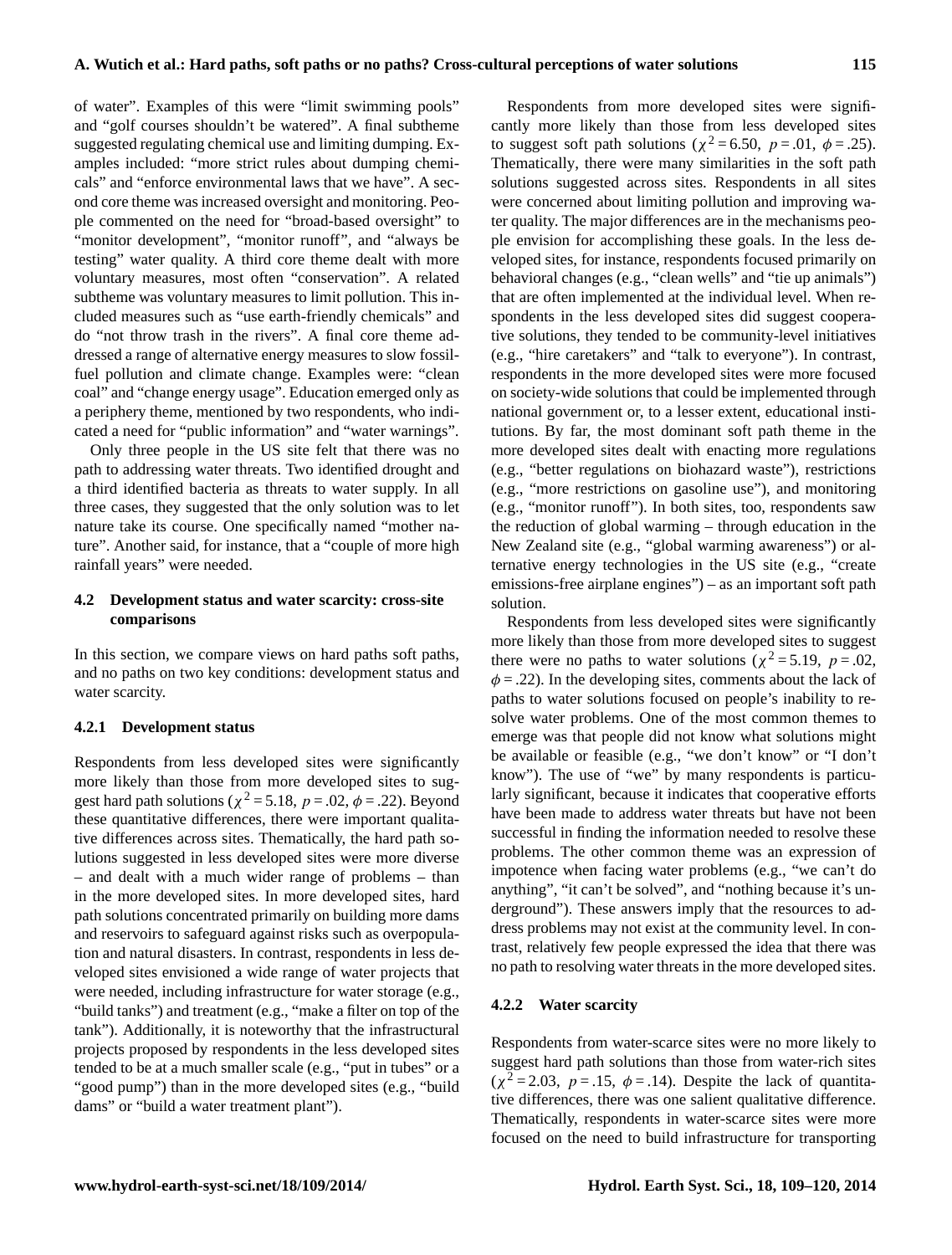|  |  | . |
|--|--|---|
|  |  |   |
|  |  |   |
|  |  |   |
|  |  |   |
|  |  |   |

|                         | Cochabamba, Bolivia site                                                                                                             | Viti Levu, Fiji site                                                                                                                                                                     | PioPio, New Zealand site                                                                                                                                                                                                                   | Phoenix, US site                                                                                                                                                                                                                                                                              |
|-------------------------|--------------------------------------------------------------------------------------------------------------------------------------|------------------------------------------------------------------------------------------------------------------------------------------------------------------------------------------|--------------------------------------------------------------------------------------------------------------------------------------------------------------------------------------------------------------------------------------------|-----------------------------------------------------------------------------------------------------------------------------------------------------------------------------------------------------------------------------------------------------------------------------------------------|
| Hard<br>paths           | Build infrastructure<br>(Build water storage tanks)<br>(Build distribution infrastructure)<br>(Build wells)<br>(Cover water sources) | Build infrastructure<br>(More water projects)<br>(Build water tanks)<br>(Build a purifying system)<br>(Update infrastructure)<br><b>Build more reservoirs</b>                            | Build or improve dams                                                                                                                                                                                                                      | Build dams & reservoirs<br>Extend sewage systems<br>Build water treatment plants<br>Route water underground                                                                                                                                                                                   |
| Soft<br>paths           | Restrict dumping<br>Contract water caretakers<br>Clean tanks and wells<br>Purify contaminated water<br>Match water uses to quality   | Boil water<br>Change farming practices<br>(Fence the spring)<br>(Tie up animals)<br>(Build pens)<br>(Limit fertilizer use)<br>Stop polluting<br>(Consensus building)<br>(Laws and fines) | Add more restrictions<br>(Limit farm runoff)<br>(Restrict industrial pollution)<br>(Regulate tourist behavior)<br>More fencing<br>More monitoring<br>More education<br>(Public education)<br>(Increase awareness)<br>Reduce global warming | Add regulations and restrictions<br>(Ration water use)<br>(Limit population growth)<br>(Restrict overconsumption)<br>(Regulate chemicals/dumping)<br>Add oversight and monitoring<br>Voluntary measures<br>(Conservation)<br>(Limit pollution voluntarily)<br>Alternative energy<br>Education |
| N <sub>o</sub><br>paths | We can't do anything<br>We just have to endure it<br>We don't know                                                                   | It can't be solved<br>I don't know                                                                                                                                                       | <b>Nothing</b><br>Pray                                                                                                                                                                                                                     | Let nature take its course                                                                                                                                                                                                                                                                    |

**Table 2.** Water solutions in four cross-cultural sites: a summary of themes, subthemes (in parentheses), periphery themes (in italics).

water than in the water-rich sites. For example, infrastructure to transport water ranged from "improve pipes" and "build canals" in the Bolivia site to "route water underground" and "smelt line them or pipe them to cut down on evaporation and seepage" in the US site. In contrast, no themes dealt with hard path solutions for water transport in the water-rich sites, as water resources are locally abundant in both cases.

Respondents from water-rich sites were much more likely to suggest soft path solutions than those from water-scarce sites ( $\chi^2$  = 19.65,  $p < .001$ ,  $\phi = .42$ ). The main thematic similarity between the soft path solutions in the water-rich sites was in the realm of farming. In both sites, respondents suggested numerous soft path solutions that dealt with changes to farming practices. In Fiji, soft path solutions were focused on restricting animal pollution of water sources (e.g., "move piggeries", "tie animals away from water", and "community can keep a lookout for stray animals"). In New Zealand, soft path solutions were focused on limiting the impacts of fertilizers and other chemicals used in farming on water sources (e.g., "correct usage of fertilizers", "safeguard leaching of fertilizers", and "safe application of agricultural chemicals"). While farming was also a part of daily life in both of the water-scarce sites, it was not perceived to a major threat to water sources. Instead, animal waste, fertilizer runoff, and agricultural water consumption played a relatively minor role in the wide range of water-related threats that respondents in water-scarce sites perceived. Another important thematic difference between respondents in water-rich and water-scarce sites dealt with water conservation and demand management. People in the water-scarce sites commonly suggested water conservation or demand management as soft path solutions, while those in water-rich sites did so rarely, if ever. In the Bolivia site, for example, demand management, especially regarding river water, was a salient theme (e.g., "don't use the river water for drinking; only for washing and irrigation"). In the US site, water conservation and rationing (e.g., "reduce use", "ration water", "emphasize conservation") and population growth limits (e.g., "limit swimming pools", "limit human consumption") were both clear themes. In addition, respondents in the US site repeatedly mentioned water pricing and cost as demand management mechanisms in another part of the interview protocol not analyzed here (see Wutich et al., 2013).

Respondents from water-scarce sites were significantly more likely than those from water-rich sites to suggest there were no paths to water solutions ( $\chi^2$  = 5.98, p = .02,  $\phi$  = .24). In water-scarce sites, comments about the lack of paths tended to express the idea that some water problems must be waited out. In the Bolivia site, examples of how respondents expressed this theme were: "we depend on God for [the rain] to come", "there is no way to divert or hold back [the rain]; it just comes", and "we just have to endure". In the US site, the theme manifested in terms of "let[ting] nature take its course", "water regeneration", and needing "a couple more high rainfall years". The only somewhat similar response from respondents in the water-rich sites was, in New Zealand, one person who said to "pray" in response to drought.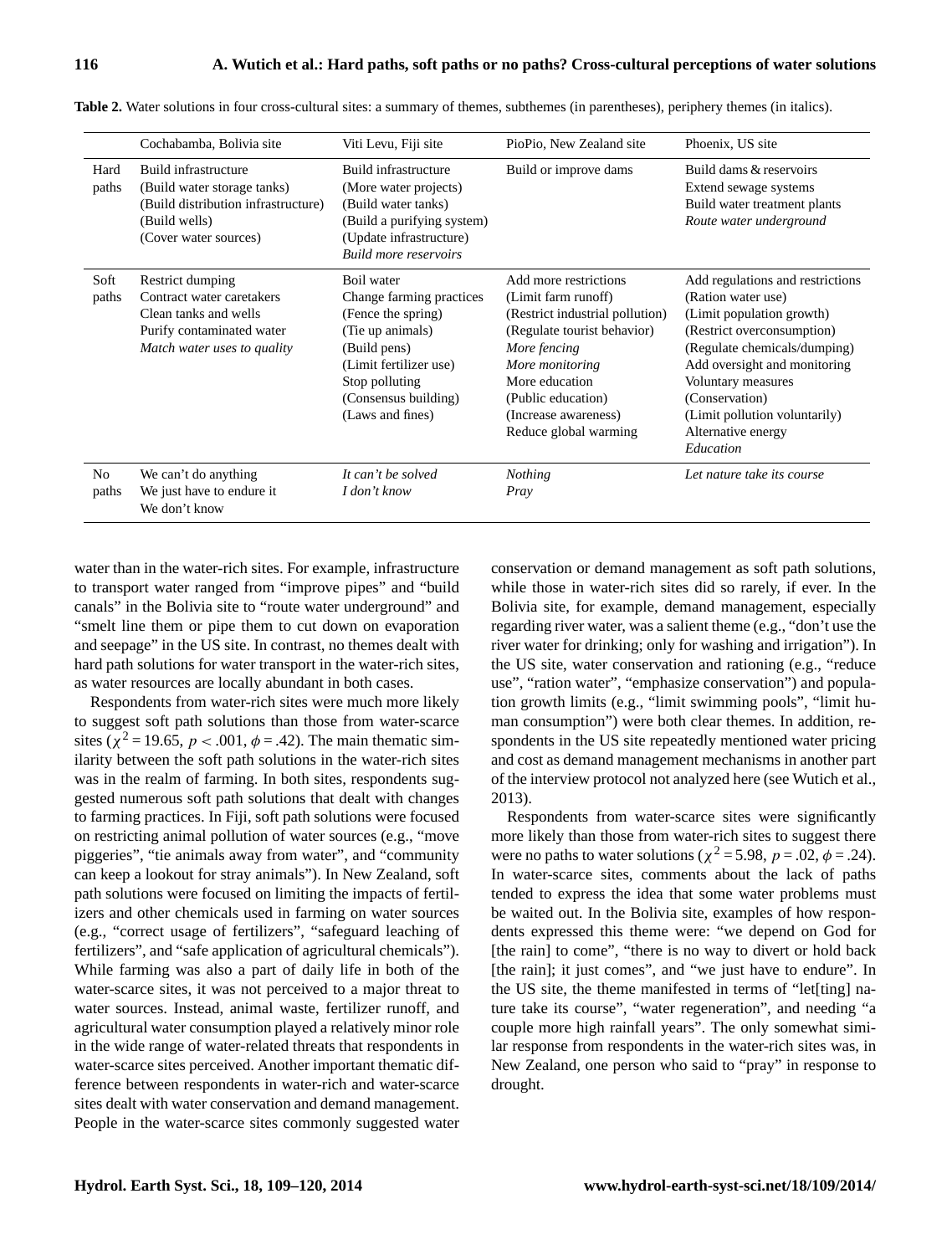## **5 Discussion**

In this study, we examined narratives about water sources, perceived threats, and feasible solutions collected from sites in Bolivia, Fiji, New Zealand, and the US. We conducted thematic analyses in each site to understand local views of water solutions. In addition, we conducted statistical and thematic comparisons to determine the role that development status and water scarcity play in understandings of water solutions across the four sites. In this final section, we discuss the conditions under which people envisioned water solutions as hard paths, soft paths, or nonexistent (no paths) and the potential implications for future water management efforts in these sites and others like them. In particular, we highlight findings that may be useful for water mangers interested in implementing soft path solutions in diverse settings.

## **5.1 Hard paths**

One of the clearest findings in this study was that people in our study's more and less developed sites conceptualize water solutions quite differently. Residents of the two more developed sites only suggested one type of infrastructural project – dams and reservoirs – to improve water security. In contrast, people in the two less developed sites were significantly more likely to suggest hard path solutions and, thematically, were focused on building the infrastructure necessary for basic water supply development, treatment, delivery, and waste disposal. This is clearly a result of the inadequacy of existing water infrastructure to meet basic human water and sanitation needs in these sites. As a social justice issue, underserved populations urgently need to be provided with infrastructure to ensure they have safe and secure water access. Water decision-makers, with the support of development banks, have made enormous progress in extending improved water sources to people around the world, and it is vitally important that this work continue.

Beyond this, it is also worth observing that the two less developed sites in this study (in Fiji and Bolivia) have historically been dependent on development aid from the governments and development agencies of the more developed sites (New Zealand and the US). This dependence on foreign governments and non-governmental organizations – for both financial aid and development priorities – may have constrained the exploration of alternative pathways toward development. Historically, development funding mechanisms have been biased toward funding engineering infrastructure as opposed to conservation, efficiency, and other soft path solutions. But this challenge may also represent an opportunity. Because of the continued influence of development agencies in water management, there is enormous potential for innovations in the design of water projects and water systems – which, in many places, are being built from scratch – that are more equitable, efficient, and earth-friendly.

Water decision-makers (including those in development banks) have the opportunity to show leadership by modifying development aid mechanisms in ways that prioritize soft path solutions. Our findings indicate that there might be support for this in less developed sites like the ones we studied here. People in the two less developed sites almost universally envisioned new water infrastructure as small-scale, decentralized, and community-based (as compared to the large, centralized and state controlled infrastructure discussed in developed sites). Such infrastructure – including in-house connections and improved storage tanks – would be completely compatible with water managers' visions for soft path water systems. This would require some reform and innovation in the mechanisms by which development banks lend and monitor investments and the ways in which developing countries request assistance and report on success.

Water scarcity, in comparison to development status, was not strongly related to how people envisioned hard path water solutions across study sites. There was no statistically significant difference in hard path solutions suggested by people in the two water-scarce and the two water-rich sites, and the only thematic difference dealt with the need for infrastructure to transport water in water-scarce sites. Our findings are encouraging for water decision-makers who seek to implement soft path solutions because they suggest that people in water-scarce sites may be as willing as those in water-rich sites to move away from hard path solutions, though more research is needed to test this proposition definitively.

#### **5.2 Soft paths**

Our findings indicate that both development status and water scarcity are associated with how people conceptualize soft path solutions in important ways. People in the two waterrich sites were much more likely to suggest soft path solutions than those in the two water-scarce sites. We believe that the reason for this may be that people in water-rich sites had much greater potential to realize efficiency gains. In our study's water-rich sites, water historically has often not been conserved or used in efficient ways; people are now beginning to recognize the benefits of and need for water conservation. Our findings indicate that water decision-makers might find residents of water-rich settings, especially in sites that are just beginning to experience water stress, particularly receptive to soft path solutions.

While people in the two water-scarce sites were less likely to suggest soft-path solutions overall, they did suggest more soft paths related to water conservation, demand management, and pricing than residents of the water-rich sites. In both of our study's water-scarce sites, efficiency has long been part of local water management – though in very different ways. In the Bolivia site, for instance, many households survive with as little as  $15-50$  lpcd. As a result, most households are already heavily engaged in water conservation, matching water uses to quality, and reusing greywater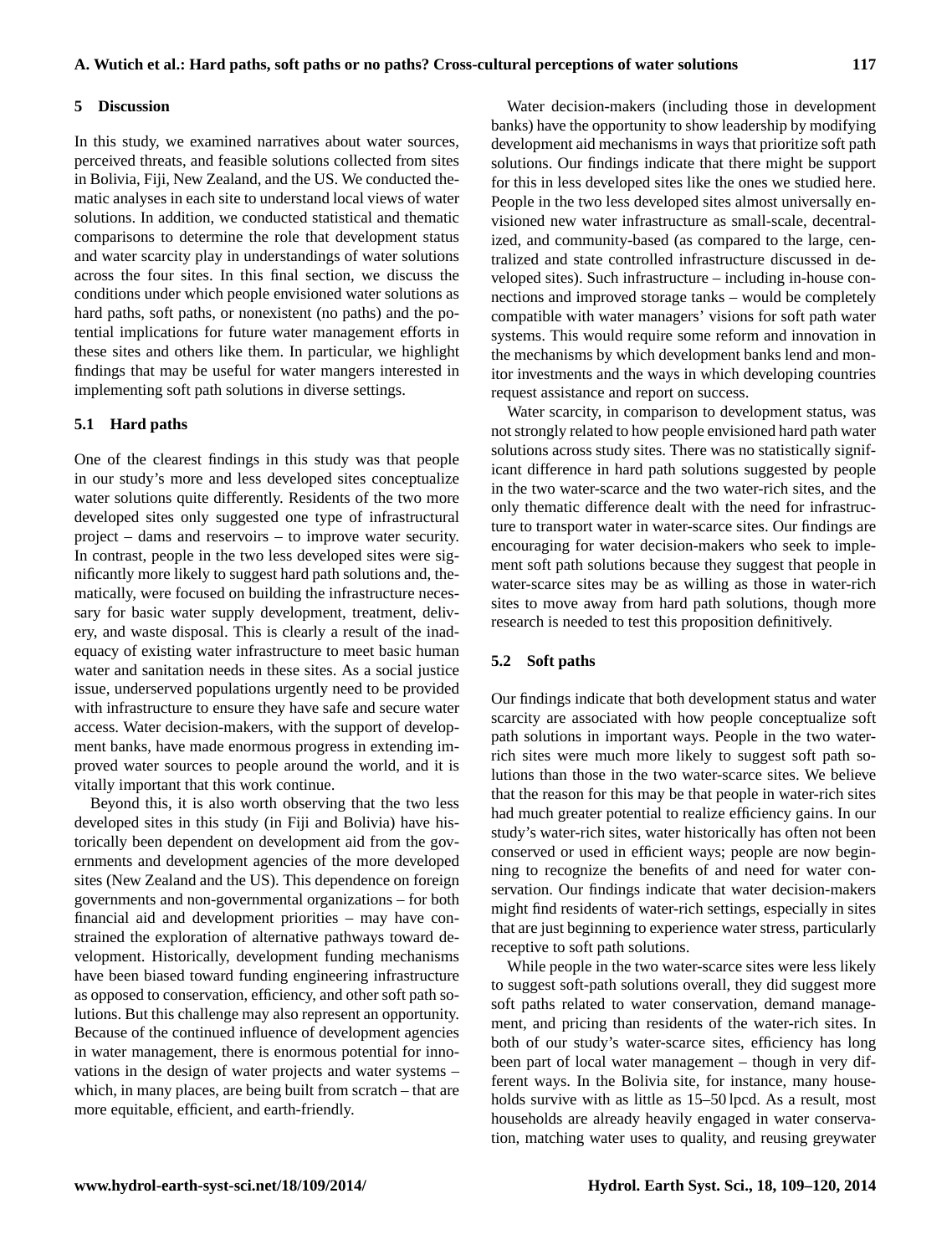and have no viable options to further reduce their water consumption. In the US site, institutional innovations have historically been used to manage water in ways that prioritize societal goals (e.g., as in the shift from farming to residential water use) and long-term water needs (e.g., water rate structures that encourage conservation). Thus, residents of water-scarce sites may be less likely to suggest soft path solutions because they have already experimented with and adopted many locally acceptable solutions for increasing water efficiency and conservation. This does, of course, represent a challenge for water decision-makers seeking to implement stricter or less socially acceptable soft path solutions in these sites. However, one positive aspect of these findings is that they indicate some support in water-scarce sites, even for soft path solutions that are generally less popular (e.g., block pricing, restricting water uses).

We also found that people in the two more developed sites were more likely to suggest soft path solutions than people in the two less developed sites; yet we believe that the thematic differences we uncovered are potentially much more significant to future efforts to realize soft path solutions. We found that people in the two less developed sites tended to suggest individual and community-based soft path solutions, while people in the two more developed sites tended to suggest regulatory, educational, and technological solutions. These thematic differences can largely be explained by differences in governance capacity across the less and more developed sites. In the two less developed sites, cooperative, community-level institutions are quite strong, and have long been actively involved in water management. In the two more developed sites, there are sophisticated, complex, and effective mechanisms for national-level water governance and educational initiatives. Our analysis does not allow us to determine what motivations drive people in more or less developed sites to suggest solutions at a particular scale (e.g., a preference for some forms of governance vs. disillusionment with other forms of governance). Ultimately, as van der Zaag and Gupta (2008) argue, "water storage and the institutional capacity to effectively administer it are recursively linked". Strengths in local and national scale governance offer unique, though different, opportunities. In less developed sites, water decision-makers can easily partner with local institutions to implement soft path solutions at the community level. In more developed sites, decision-makers can use strong national institutions to enact regulations and education programs to facilitate soft path solutions. While tactics may differ, there are potential pathways to soft path solutions in both settings.

## **5.3 No paths**

Compared to hard and soft path solutions, comments indicating that there is no path to water solutions were relatively rare across the four cross-cultural sites. However, there was clear evidence that residents of our study's less developed and water-scarce sites were more likely to perceive no path. In the two less developed sites, people's statements indicated that they lacked the information and resources they needed to confront water problems. This is likely a result of the severity of water threats people face – and the dearth of resources available to address them in the foreseeable future – in our study's less developed sites. In the two water-scarce sites, people's statements indicated that some water problems could only be resolved by natural ecological processes (or their perceived agents, such as Mother Nature or God). This is likely due to people's experiences with drought – a water problem which is fairly impervious to behavioral, institutional, and infrastructural solutions and is more common in the water-scarce sites. In all of these cases, uncertainty appears to play an important role in shaping people's belief that there are no paths to water solutions. In the two waterscarce sites, uncertainty about climatological processes was most salient, while in the two less developed sites, uncertainty about the feasibility and efficacy of water solutions was more common. The role of uncertainties in decisionmaking among local residents and actors is a key area for future research.

There are several limitations which should be considered in the interpretation of these findings. First, this study relies primarily on thematic comparisons of a small number of cases. As such, its primary strength is in identifying trends that may push forward our understanding of cross-cultural views toward water solutions. To definitively establish that the differences identified here actually exist, it would be necessary to conduct confirmatory research with a much larger number of cases. Second, the two water-scarce sites selected in this study differ in that, according to the IWMI classification system we used to guide site selection, the US site has only physical (not economic) water scarcity, while the Bolivia site is dealing primarily with economic (not physical) water scarcity. This limitation, however, would be present in any study that examined water-scarce sites that are both more and less developed – as, globally, there are currently no developed countries that are reported to have economic water scarcity. As water scarcity classification systems become more nuanced, however, we believe that "hidden" pockets of water scarcity will become more widely recognized – even in the context of highly developed countries (e.g., Wescoat et al., 2007). Third, the two less developed sites selected for this study have both had mixed success with water development, but water projects initiated in the Fiji site have been more successful than the Bolivia site in the recent past. Responses would likely have been different if we had selected less developed sites that had a history of highly successful projects (e.g., less likely to say no paths) or highly unsuccessful projects (e.g., more likely to say no paths). Given these limitations, our research points to the need for more studies that investigate the social feasibility of soft path water solutions, particularly in sites with significant financial and natural resource constraints.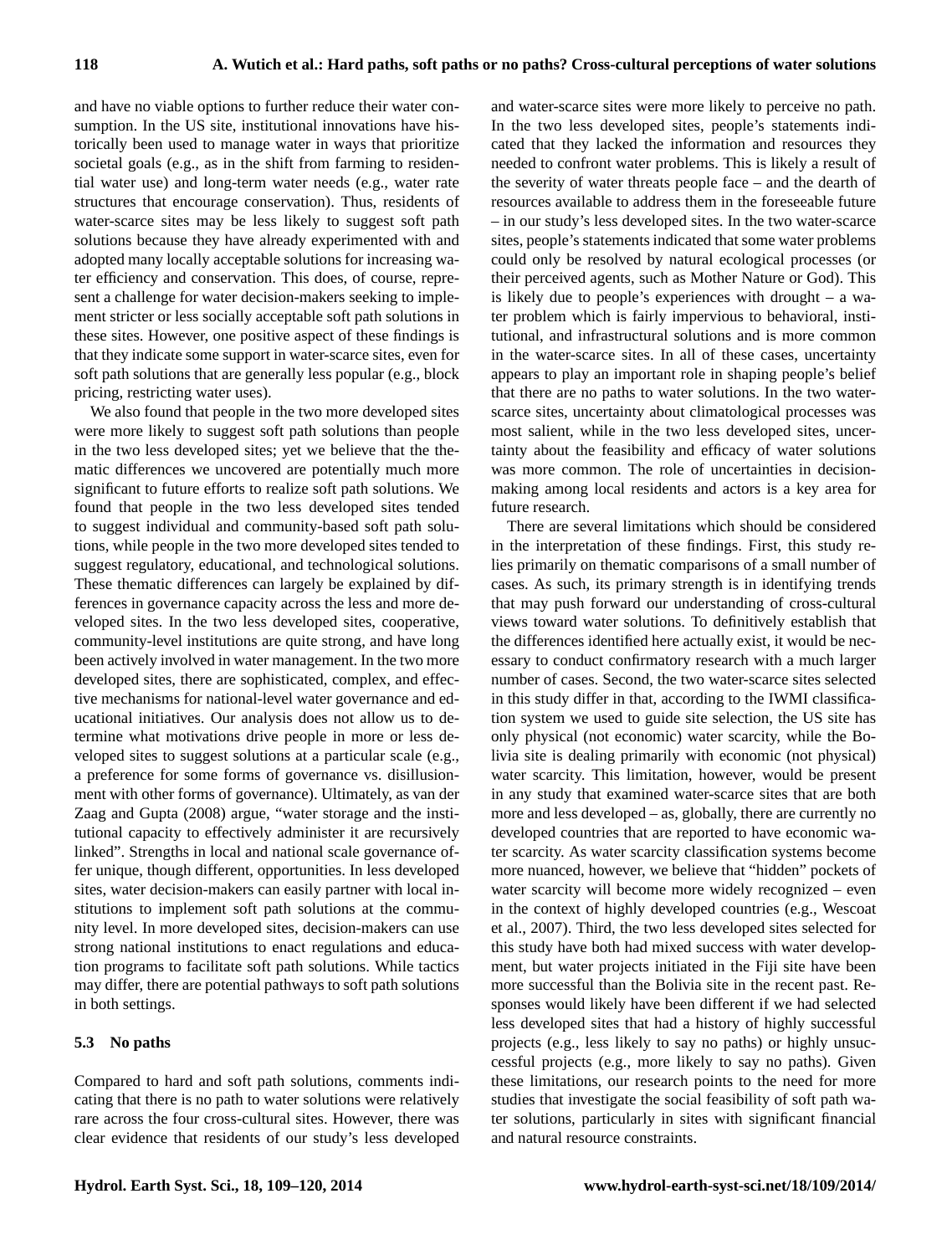## **6 Conclusions**

In this study, we examined how development status and water scarcity shape people's receptiveness to hard and soft path solutions in four cross-cultural sites. Our results indicate some very clear differences based on development status and, to a lesser extent, water scarcity. People in our study's two less developed sites were more likely to suggest hard path solutions, less likely to suggest soft path solutions, and more likely to see no path to solutions than people in more developed sites. Additionally, people in the two less developed sites envisioned solutions that involve small-scale water infrastructure and decentralized, community-based initiatives, while people in the two more developed sites envisioned solutions that involve large-scale infrastructure and centralized, regulatory water solutions. People in our study's two waterscarce sites were less likely to suggest soft path solutions and more likely to see no path to solutions (but no more likely to suggest hard path solutions) than people in water-rich sites. People in our study's two water-rich sites seem to perceive a wider array of unrealized potential soft path solutions. On balance, our findings are encouraging in that they indicate that people are receptive to soft path solutions in a range of sites, even those with limited financial or water resources.

*Acknowledgements.* This research was conducted as part of the Global Ethnohydrology Study, a multi-year, multi-sited study designed to examine water norms and knowledge cross-culturally. We received funding under National Science Foundation award SES-0951366 (Decision Center for a Desert City II: Urban Climate Adaptation), National Science Foundation awards BCS-1026865 and DEB-0423704 (Central-Arizona Phoenix Long-term Ecological Research), and the Arizona State University Late Lessons from Early History initiative. We thank our research collaborators, interviewers, and participants in each site for their contributions to the study.

Edited by: V. Srinivasan

#### **References**

- Ahmed, S.: Soft Path Thinking in Developing Countries: India, in: Making the Most of the Water We Have: The Soft Path Approach to Water Management, London, UK, Earthscan, 234–241, 2009.
- Berkes, F., Colding, J., and Folke, C.: Rediscovery of Traditional Ecological Knowledge as Adaptive Management, Ecol. Appl., 10, 1251–1262, 2000.
- Bernard, H. R. and Ryan, G. W.: Analyzing Qualitative Data: Systematic Approaches, Sage, Thousand Oaks, CA, 2010.
- Bjornland, H. and Kuehne, G.: Soft Path Thinking in Other Developed Countries: Australia, in: Making the Most of the Water We Have: The Soft Path Approach to Water Management, Earthscan, London, UK, 218–226, 2009.
- Brandes, O. M., Brooks, D. B., and Gurman, S.: Why a Soft Water Path, and Why Now, in: Making the Most of the Water We Have: The Soft Path Approach to Water Management, Earthscan, London, UK, 3–22, 2009.
- Brooks, D. B.: Adjusting the Flow: Two Comments on the Middle-East Water Crisis, Water Int., 18, 35–39, 1993.
- Brooks, D. B.: Soft Path Thinking in Other Developed Economies (Editor's Note), in: Making the Most of the Water We Have: The Soft Path Approach to Water Management, Earthscan, London, UK, 207–208, 2009a.
- Brooks, D. B.: Soft Path Thinking in Developing Countries (Editor's Note), in: Making the Most of the Water We Have: The Soft Path Approach to Water Management, Earthscan, London, UK, 229–230, 2009b.
- Brooks, D. B.: Soft Path Thinking in Developing Countries: Middle East and North Africa, in: Making the Most of the Water We Have: The Soft Path Approach to Water Management, Earthscan, London, UK, 242–254, 2009c.
- Brooks, D. B. and Holtz, S.: Water soft path analysis: from principles to practice, Water Int., 34, 158–169, 2009.
- Brown, R., Farrelly, M., and Keath, N. Practitioner perceptions of social and institutional barriers to advancing a diverse water source approach in Australia, Water Resour. Develop., 25, 15– 28, 2009.
- CIA: World Factbook, [https://www.cia.gov/library/publications/](https://www.cia.gov/library/publications/the-world-factbook/) [the-world-factbook/](https://www.cia.gov/library/publications/the-world-factbook/) (last access: January 2014), 2013.
- Cohen, J: A coefficient of agreement for nominal scales, Educ. Psycholog. Meas., 20, 37–46, 1960.
- Gleick, P.: Water in Crisis: Paths to sustainable use, Ecol. Appl., 8, 571–579, 1998.
- Gleick, P.: Soft Water Paths, Nature, 418, 373, 2002.
- Gleick, P.: Global Freshwater Resources: Soft Path Solutions for the 21st Century, Science, 302, 1524–1528, 2003.
- Gober, P. and Kirkwood, C. W.: Vulnerability assessment of climate-induced water shortage in Phoenix, P. Natl. Acad. Sci., 107, 21295–21299, 2010.
- Guest, G., Bunch, A., and Johnson, L.: How many interviews are enough? An experiment with data saturation and variability, Field Methods, 18, 59–82, 2006.
- IWMI: Water for Food, Water for Life: Comprehensive Assessment of Water Management in Agriculture, edited by: Molden, D., Earthscan, London, UK, 2007.
- Jacobs, I. and Turton, A.: Soft Path Thinking in Developing Countries: South Africa, in: Making the Most of the Water We Have: The Soft Path Approach to Water Management, Earthscan, London, UK, 228–233, 2009.
- Jordaan, S., Stevens, C., and Brooks, D. B.: Removing Institutional Barriers to Soft Water Paths: Challenges and Solutions, in: Making the Most of the Water We Have: The Soft Path Approach to Water Management, Earthscan, London, UK, 147–162, 2009.
- Klawitter, S.: Soft Path Thinking in Other Developed Countries: The European Union, in: Making the Most of the Water We Have: The Soft Path Approach to Water Management, Earthscan, London, UK, 211–217, 2009.
- Krippendorff, K.: Content Analysis: An Introduction to its Methodology, Sage, Thousand Oaks, CA, 2012.